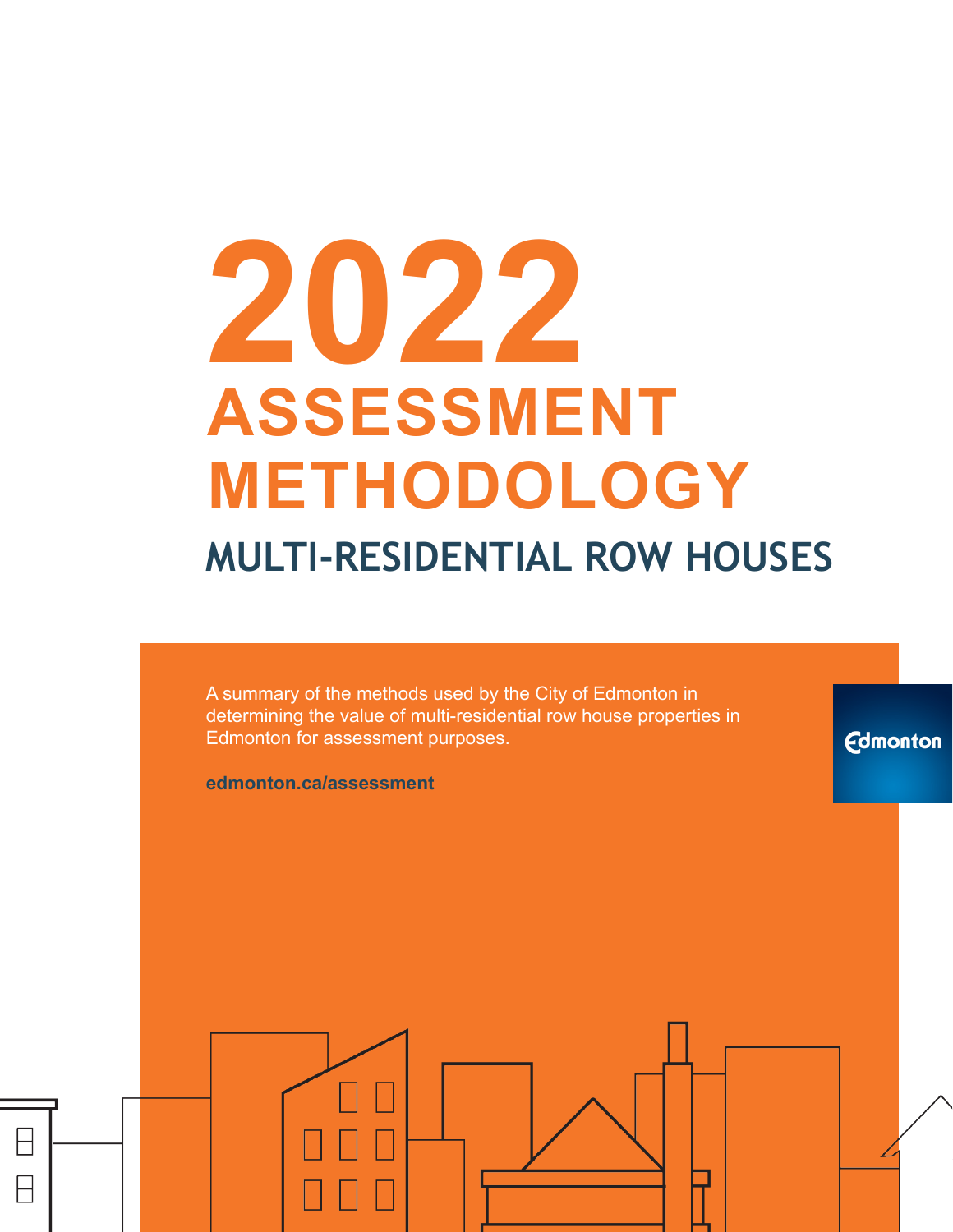| <b>Scope</b>                                    | $\overline{2}$ |
|-------------------------------------------------|----------------|
| <b>Introduction</b>                             | $\overline{2}$ |
| <b>Mass Appraisal</b><br><b>Valuation Model</b> | 4<br>6         |
|                                                 |                |
| <b>Property Groups</b>                          | $\overline{7}$ |
| Subgroup                                        | $\overline{7}$ |
| <b>Approaches to Value</b>                      | 7              |
| Income Approach (Multi-Residential)             | 8              |
| <b>Income Approach Definitions</b>              | 8              |
| <b>Sample Assessment Detail Report</b>          | 11             |
| <b>Variables</b>                                | 13             |
| <b>Other Value Adjustments</b>                  | 15             |
| <b>Other Definitions</b>                        | 16             |
| <b>References</b>                               | 17             |
| <b>Appendix</b>                                 | 18             |
| <b>Zoning References</b>                        | 18             |
| Zone Chart: Multi-Residential                   | 19             |
| Land Use Chart: Multi-Residential               | 20             |
| Map                                             | 21             |
| <b>Time Adjustment Factors</b>                  | 23             |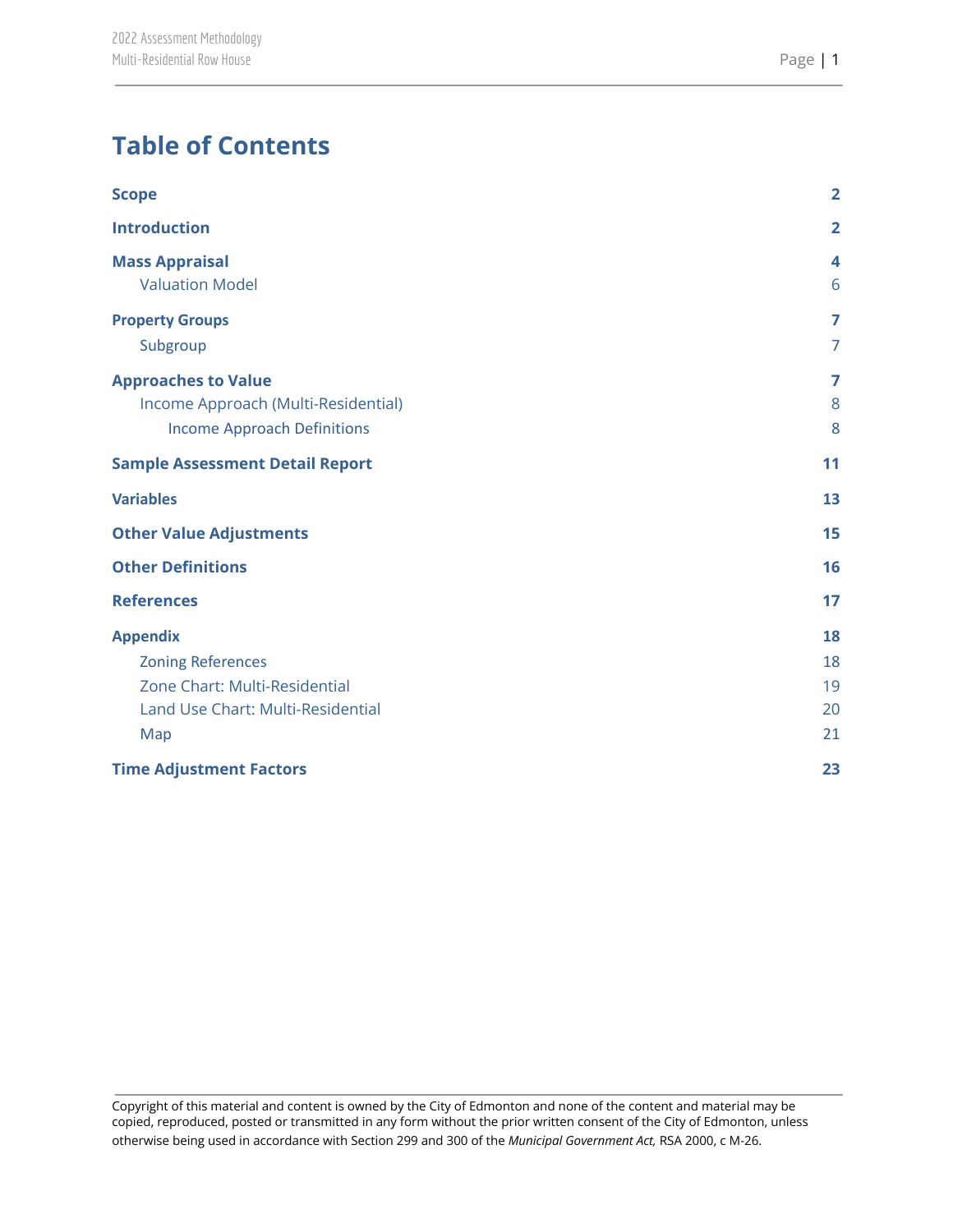## <span id="page-2-0"></span>**Scope**

This guide explains how Multi-Residential Row House properties are valued for assessment purposes. The guide is intended as a tool and complements the assessor's judgment in the valuation process.

# <span id="page-2-1"></span>**Introduction**

Property assessments in the City of Edmonton are prepared in accordance with the requirements of the Municipal Government Act, R.S.A. 2000, c. M-26, (hereinafter "MGA") and the *Matters Relating to Assessment and Taxation Regulation, 2018*, Alta Reg 203/17, (hereinafter "MRAT"). The *MRAT* regulation establishes the valuation standard to be used, defines the procedures to be applied, and proposes objectives for the quality to be achieved in the preparation of assessments. The legislation requires the municipality to prepare assessments that represent market value by application of the mass appraisal process. All assessments are expected to meet quality standards prescribed by the province in the MRAT regulation.

Property assessments represent:

- an estimate of the value;
- of the fee simple estate in the property;
- as the property existed on December 31, 2021;
- reflecting typical market conditions;
- as if the property had been sold on July 1, 2021;
- on the open market;
- from a willing seller to a willing buyer.

The assessment is a prediction of the value that would result when those specific, defined conditions are met.

The legislation requires the City of Edmonton to assess the fee simple estate.

"Fee simple interest [is] absolute ownership unencumbered by any other interest or estate… leased fee interest [is] the ownership interest held by the lessor, which includes the right to the contract rent specified in the lease plus the reversionary right when the lease expires… leasehold interest [is] the interest held by the lessee (the tenant or renter) through a lease conveying the rights of use and occupancy for a stated term under certain conditions." *Appraisal Institute of Canada, The Appraisal of Real Estate Third Canadian Edition,*

*Vancouver, Canada, 2010, page 6.4*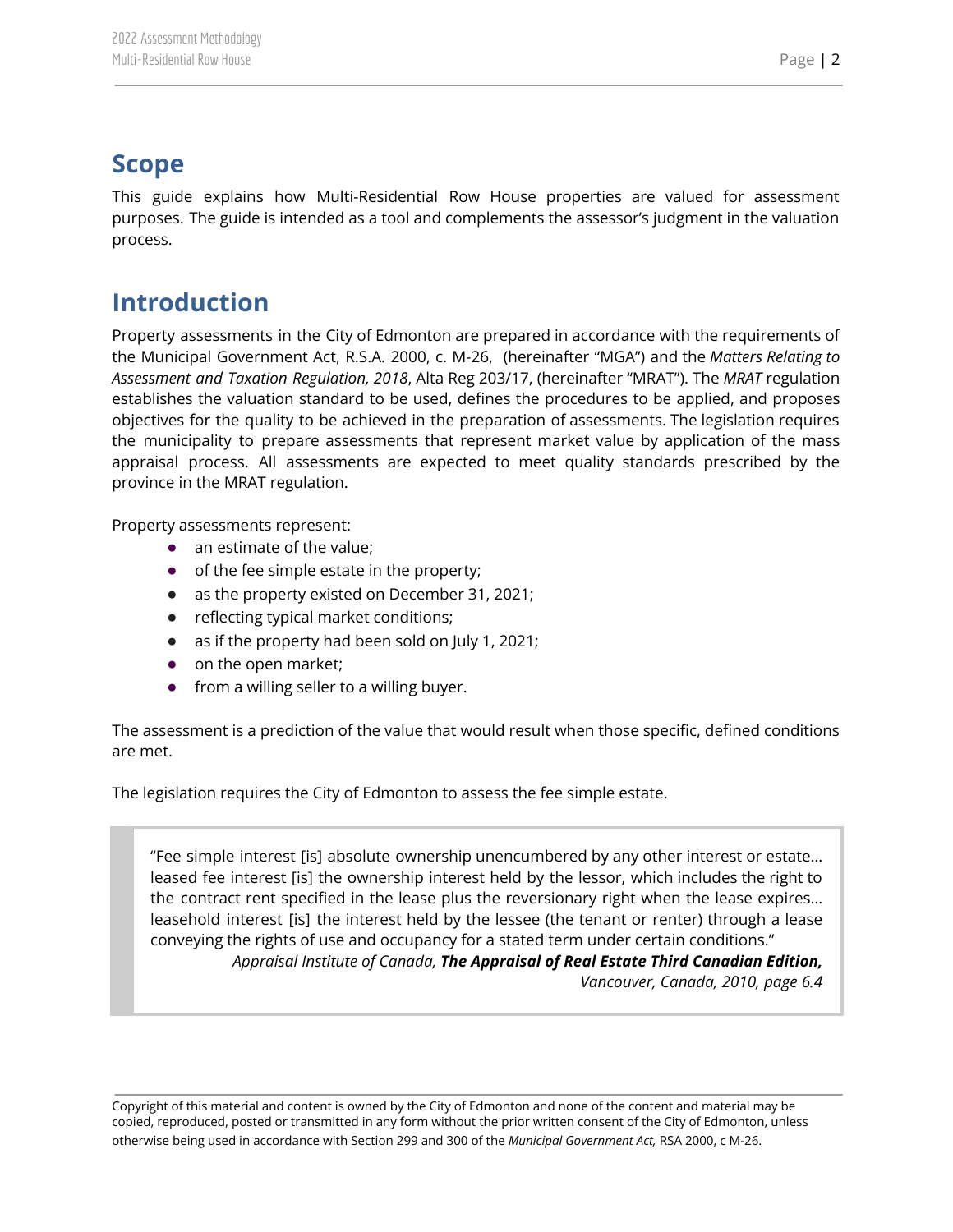#### Both *market value* and *property,* along with additional terms are defined in the *MGA* and *MRAT* :

## s.284(1)(r) "**property**" means (i) a parcel of land (ii) an improvement, or (iii) a parcel of land and the improvements to it *MGA .s.284(1)(r)* s.1(k) "**regulated property**" means (i) land in respect of which the valuation standard is agricultural use value, (ii) designated industrial property, or (iii) machinery and equipment *MRAT s.1(k)* s.9(1) the **valuation standard** for the land and improvements is market value unless subsection (2)… applies *MRAT s.9(1)* buyer *MGA s.1(1)(n) s.5* An assessment of property based on **market value** (a) must be prepared using mass appraisal, (b) must be an estimate of the value of the fee simple estate in the property, and (c) must reflect typical market conditions for properties similar to that property *MRAT s.5* s.289(2) Each assessment must reflect (a) the characteristics and physical condition of the property on **December 31** of the year prior to the year in which a tax is imposed *MGA s.289(2)(a)* s.6 Any assessment prepared in accordance with the Act must be an estimate of the value of a property on **July 1** of the assessment year *MRAT s.6* s.1(g) "**mass appraisal**" means the process of preparing assessments for a group of properties using standard methods and common data and allowing for statistical testing *MRAT s.1(g)*

Copyright of this material and content is owned by the City of Edmonton and none of the content and material may be copied, reproduced, posted or transmitted in any form without the prior written consent of the City of Edmonton, unless otherwise being used in accordance with Section 299 and 300 of the *Municipal Government Act,* RSA 2000, c M-26.

s.1(1)(n) "**market value**" means the amount that a property, as defined in section 284(1)(r), might be expected to realize if it is sold on the open market by a willing seller to a willing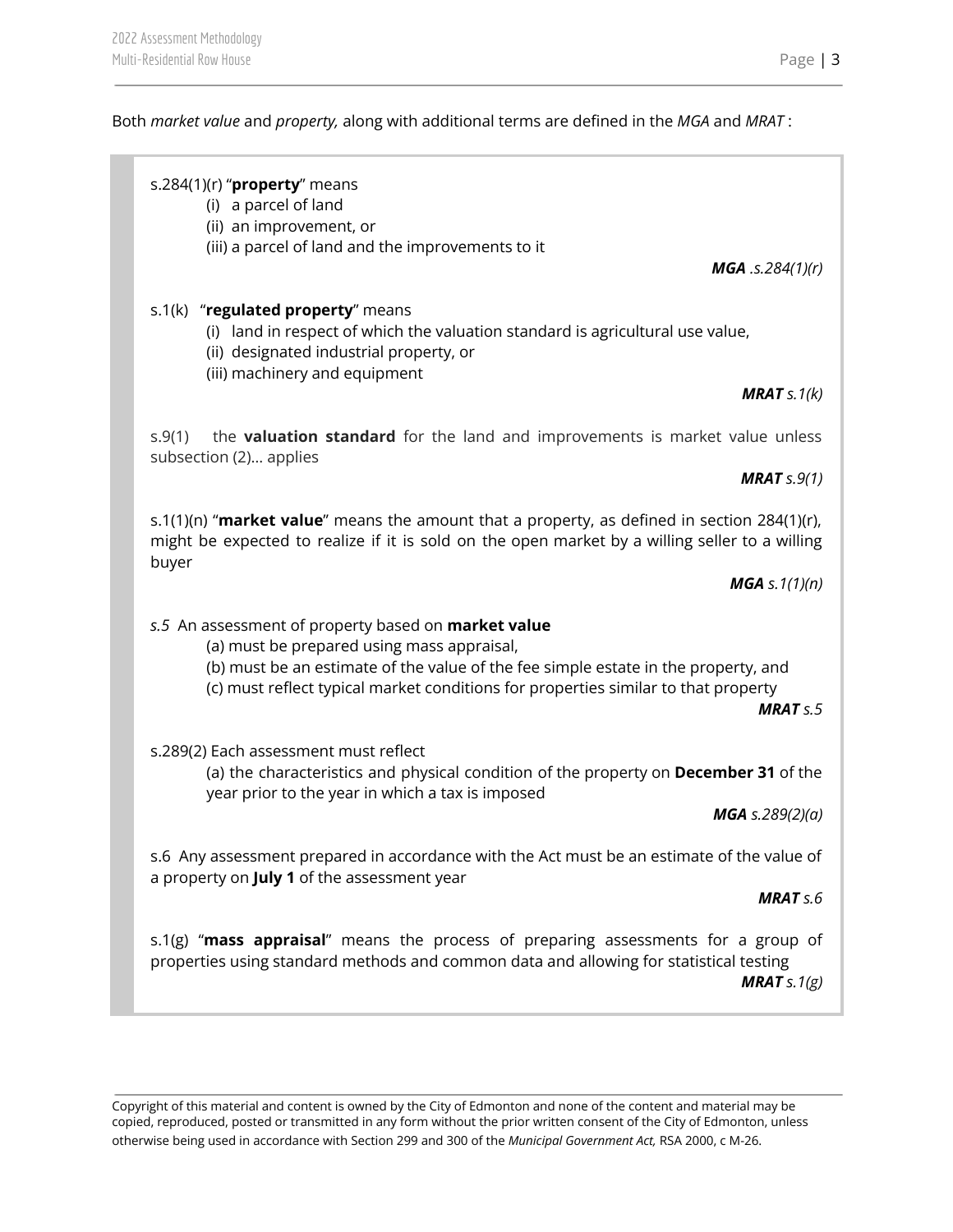# <span id="page-4-0"></span>**Mass Appraisal**

Mass appraisal is the legislated methodology used by the City of Edmonton for valuing individual properties, and involves the following process:

- properties are stratified into groups of comparable properties
- common property characteristics are identified for the properties in each group
- a uniform valuation model is created for each property group
- 31(c) **"valuation model"** means the representation of the relationship between property characteristics and their value in the real estate marketplace using a mass appraisal process

*MRAT s.31(c)*

The following two quotations indicate how the International Association of Assessing Officers distinguishes between mass appraisal and single-property appraisal:

"... single-property appraisal is the valuation of a particular property as of a given date: mass appraisal is the valuation of many properties as of a given date, using standard procedures and statistical testing."

"Also, mass appraisal requires standardized procedures across many properties. Thus, valuation models developed for mass appraisal purposes must represent supply and demand patterns for groups of properties rather than a single property."

*Property Appraisal and Assessment Administration, pg. 88-89*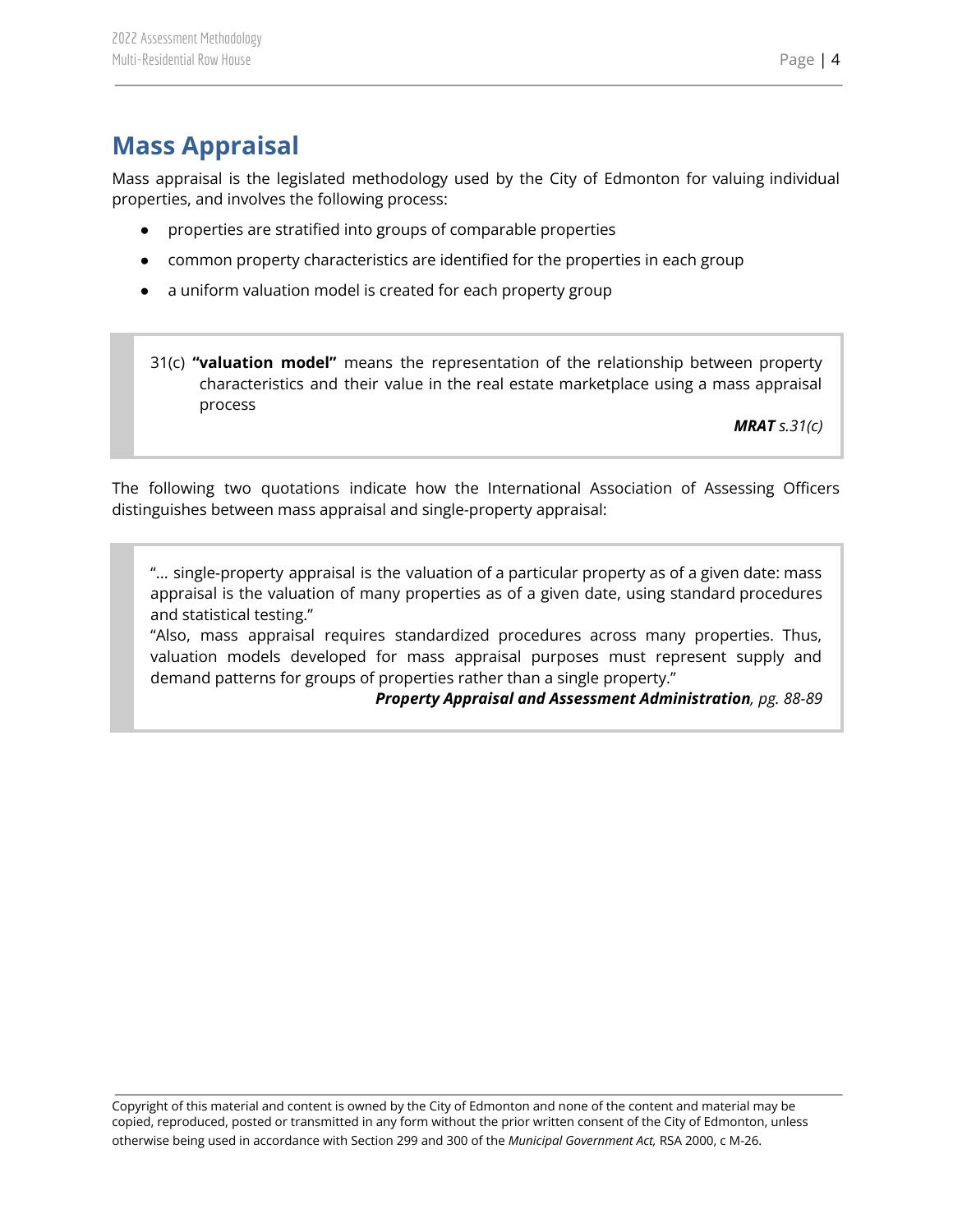For both mass appraisal and single-property appraisal, the process consists of the following stages:

|                                         | <b>Mass Appraisal</b>                                                                                                                 | <b>Single Appraisal</b>                                                                                                                                                                                                                                                                                                    |  |
|-----------------------------------------|---------------------------------------------------------------------------------------------------------------------------------------|----------------------------------------------------------------------------------------------------------------------------------------------------------------------------------------------------------------------------------------------------------------------------------------------------------------------------|--|
| <b>Definition and</b><br><b>Purpose</b> | Mass appraisal is used to<br>determine the assessment<br>base for property taxation in<br>accordance with legislative<br>requirements | The client specifies the nature<br>of the value to be estimated,<br>this includes: rights to be<br>valued, effective date of<br>valuation, and any limiting<br>conditions.                                                                                                                                                 |  |
| <b>Data Collection</b>                  | Mass appraisal requires a<br>database of property<br>characteristics and market<br>information.                                       | specific to each assignment<br>and depends on the nature of<br>the client's requirements.                                                                                                                                                                                                                                  |  |
| <b>Market Analysis</b>                  | Mass appraisal is predicated<br>on highest and best use.                                                                              | Market analysis includes the<br>analysis of highest and best<br>use                                                                                                                                                                                                                                                        |  |
| <b>Valuation Model</b>                  | Valuation procedures are<br>predicated on groups of<br>comparable properties.                                                         | The extent of data collection is<br>Subject property is the focus<br>of the valuation. The analysis<br>of comparable properties is<br>generally six or less<br>The reliability of the value<br>estimate is more subjective.<br>Acceptability can be judged by<br>the depth of research and<br>analysis of comparable sales |  |
| <b>Validation</b>                       | The testing of acceptable<br>analysis and objective criteria                                                                          |                                                                                                                                                                                                                                                                                                                            |  |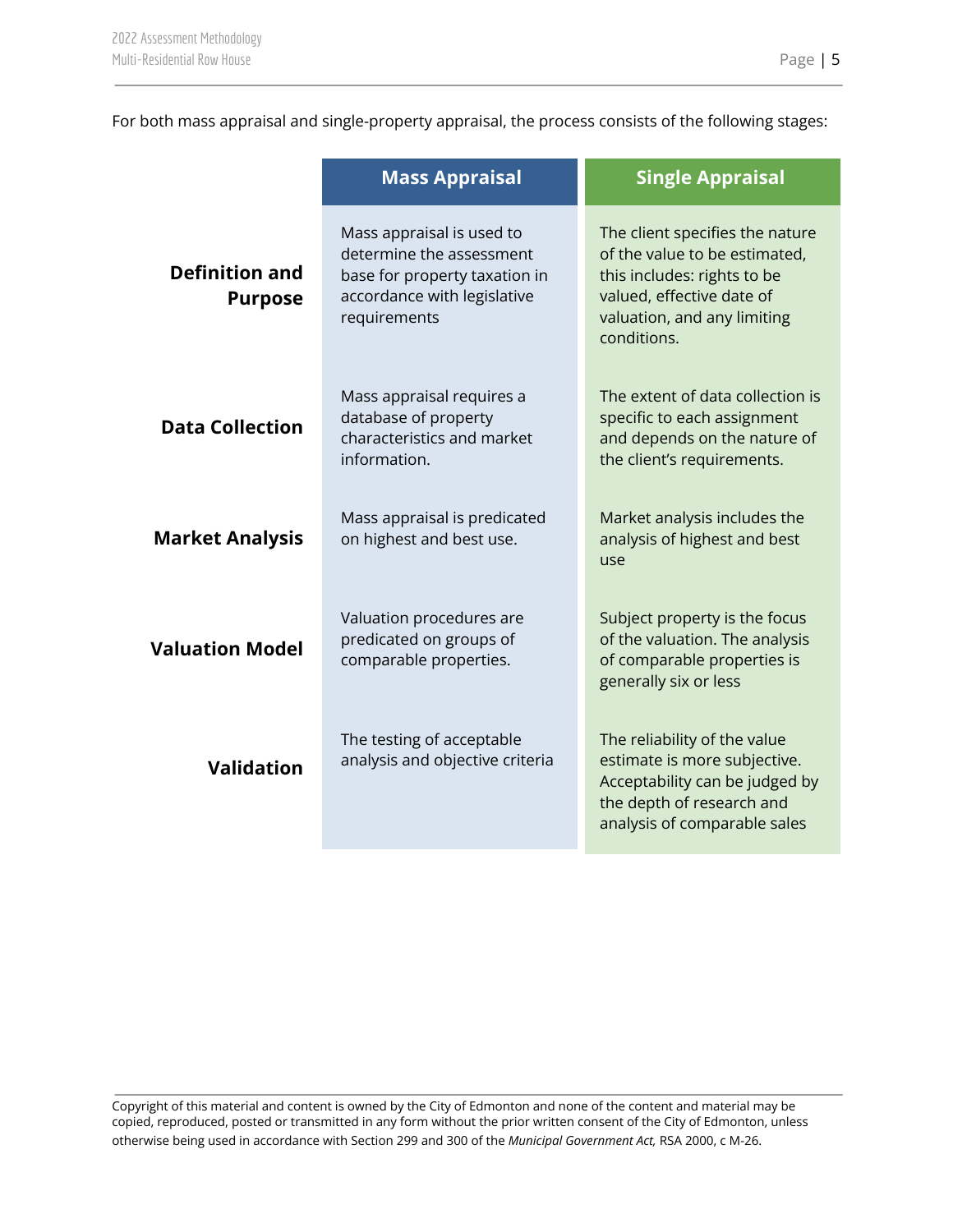## <span id="page-6-0"></span>Valuation Model

A valuation model creates an equation of variables, factors and coefficients that explains the relationship between estimated market value and property characteristics. An assessed value is then calculated by applying the appropriate valuation model to individual properties within a property type.

s31 (a) **"coefficient"** means a number that represents the quantified relationship of each variable to the assessed value of a property when derived through a mass appraisal process (b) **"factor"** means a property characteristic that contributes to a value of a property; (d) **"variable"** means a quantitative or qualitative representation of a property characteristic used in a valuation model *MRAT, s.31 (a), (b) and (d)* s.33 Information prescribed … does not include coefficients *MRAT, s.33(3)*

| <b>Valuation</b><br><b>Model</b> | • variables are identified from property characteristics<br>• statistical analysis determines how variables affect market value<br>• factors and coefficients are determined<br>• the resulting valuation models are applied to property<br>characteristics |
|----------------------------------|-------------------------------------------------------------------------------------------------------------------------------------------------------------------------------------------------------------------------------------------------------------|
|----------------------------------|-------------------------------------------------------------------------------------------------------------------------------------------------------------------------------------------------------------------------------------------------------------|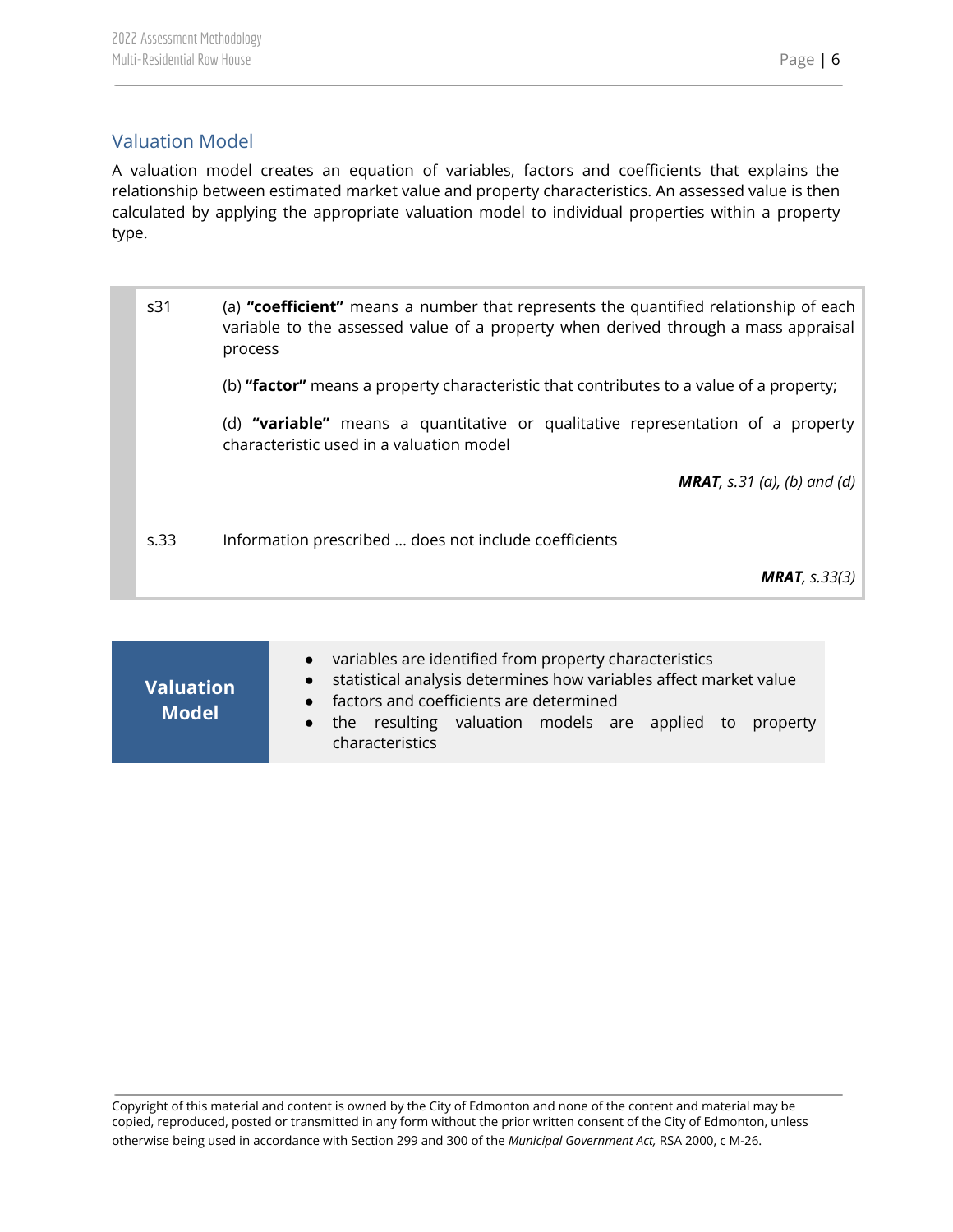# <span id="page-7-0"></span>**Property Groups**

The use of a property determines the property groupings and the valuation model applied.

**use:** the purpose or activities for which a piece of land or its buildings are designed, arranged, developed or intended, or for which it is occupied or maintained.. *Zoning Bylaw No. 12800, 207, s. 6.117*

#### **Multi-Residential**

The Multi-Residential group consists of investment properties with four or more dwelling units, each having one or more rooms accommodating sitting, sleeping, and sanitary facilities. In addition, each dwelling most often has a kitchen. Excluded from this group are those still under construction and dormitories.

### <span id="page-7-1"></span>Subgroup

Some property groups have subgroups based on property characteristics. This guide is for the row house subgroup.

A **row house** is defined as one of a series of dwellings, often of similar or identical design, typically situated side by side, possessing its own outside entrance, and joined by common walls. The complex must have at least five units.

## <span id="page-7-2"></span>**Approaches to Value**

The approaches to determine market value are the direct comparison, income, and cost approaches.

| <b>Direct</b><br><b>Comparison</b><br><b>Approach</b> | Typical market value (or some other characteristic) is determined by<br>referencing comparable sales and other market data. It is often used<br>when sufficient sales or market data is available. It may also be referred<br>to as the Sales Comparison Approach.                                                 |
|-------------------------------------------------------|--------------------------------------------------------------------------------------------------------------------------------------------------------------------------------------------------------------------------------------------------------------------------------------------------------------------|
| <b>Income</b><br><b>Approach</b>                      | This approach considers the typical actions of renters, buyers and sellers<br>when purchasing income-producing properties. This approach estimates<br>the typical market value of a property by determining the present value<br>of the projected income stream. Often used to value rental or leased<br>property. |
| Cost<br><b>Approach</b>                               | Typical market value is calculated by adding the depreciated replacement<br>cost of the improvements to the estimated value of land. It is often used<br>for properties under construction or when there is limited market data<br>available.                                                                      |

Copyright of this material and content is owned by the City of Edmonton and none of the content and material may be copied, reproduced, posted or transmitted in any form without the prior written consent of the City of Edmonton, unless otherwise being used in accordance with Section 299 and 300 of the *Municipal Government Act,* RSA 2000, c M-26.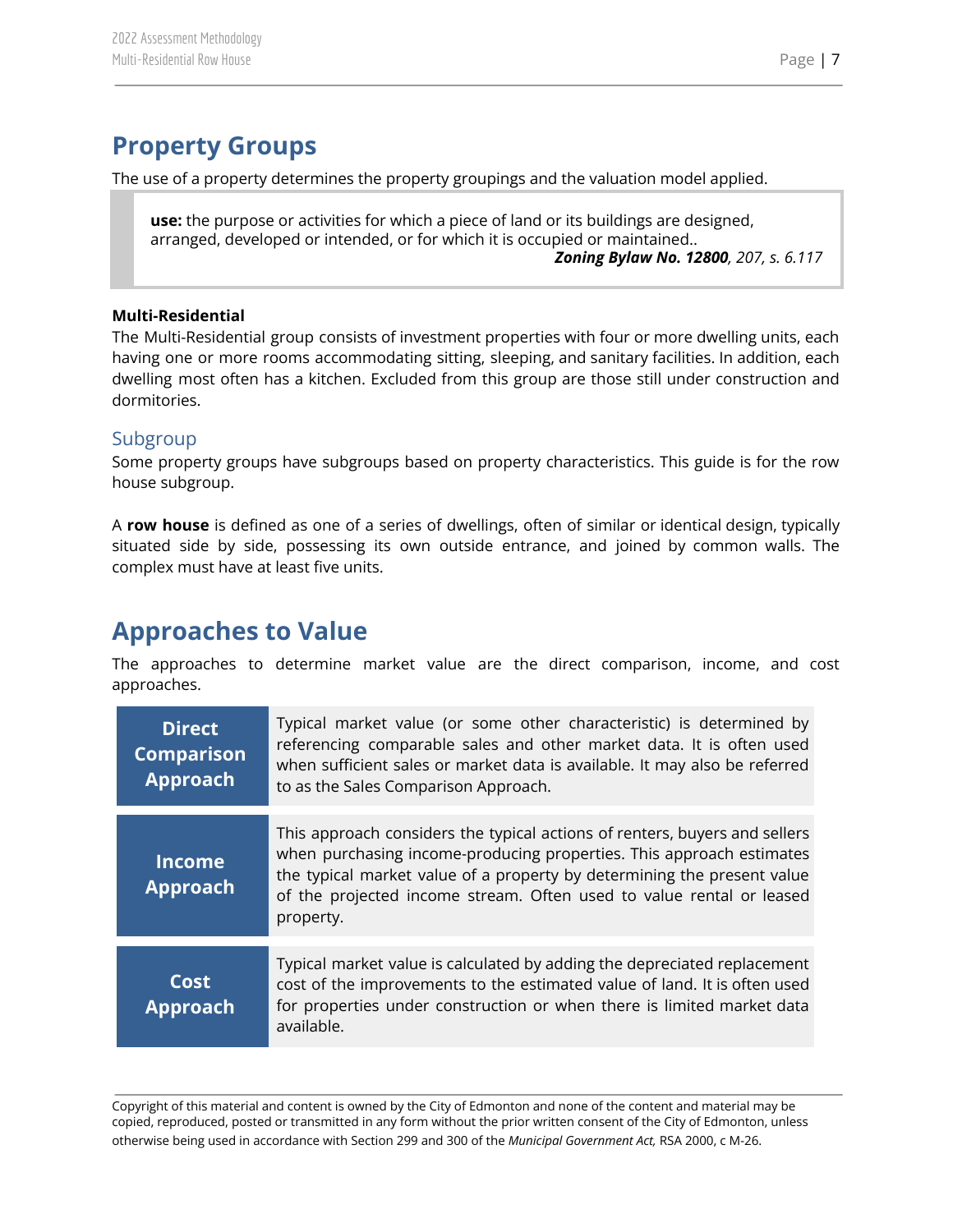## <span id="page-8-0"></span>Income Approach (Multi-Residential)

For this property type, the assessment is determined using the income approach. The income approach best reflects the typical actions of buyers and sellers when purchasing income‐producing properties. The City of Edmonton requests financial information from owners during the annual Request for Information (RFI) process.

Annually, property owners are required to provide the following via the RFI process:

- A completed Multi-Residential Tenant Roll form including information about the property's profile. This includes occupancy type (owner, tenant, vacant), suite type, suite location, suite size, actual rent, market rent, inclusion of furnishing, and whether rents are subsidized.
- Year-end financial statements including the Income Statement, a Schedule of Income and Expenses, and notes.
- A completed parking roll form including parking type, the number of stalls, and rate per stall.
- Yearly Expenses for owner occupied properties including power, water & sewer, gas, waste removal, insurance and structural repairs.

Two models are created to work in tandem. One calculates a Potential Gross Income (PGI) using rental information and the second calculates a Gross Income Multiplier (GIM) using sale information and the PGI model. For the 2022 potential gross income model, tenant roll information from April 1, 2021 to July 1, 2021 was analyzed.

For 2022, the current RFI includes a request for information reflecting the impact of COVID-19 from property owners. The City analyzed information provided by property owners in response to the RFI, including information reflecting the impact of COVID-19.

Sales information is received from the Land Titles Office. Sales are validated. Validation may include site inspections, interviews with involved parties, a review of land title documents, corporate searches, third party information, and sales validation questionnaires. The resulting validated sales are used to develop gross income multipliers to use in the income approach. *Sale price reflects the condition of a property on the sale date and may not be equal to the assessed value*.

For the 2022 valuation of row house properties, sales occurring from July 1, 2018 to June 30, 2021 were used. Time adjustments are applied to sale prices to account for any market fluctuations occurring between the sale date and the legislated valuation date.

#### <span id="page-8-1"></span>**Income Approach Definitions**

To provide a clear understanding of the terms used in the income approach, the following definitions are supplied:

**Typical market rent** is the rent currently prevailing in the market for properties comparable to the subject property (otherwise known as current economic rent). Current economic or market rents are used to form the basis of the valuation as opposed to actual rents, because in many cases actual rents reflect historical revenues derived from leases negotiated before the valuation date. In determining potential gross income, the assessor is not bound by the contractual rent between the

Copyright of this material and content is owned by the City of Edmonton and none of the content and material may be copied, reproduced, posted or transmitted in any form without the prior written consent of the City of Edmonton, unless otherwise being used in accordance with Section 299 and 300 of the *Municipal Government Act,* RSA 2000, c M-26.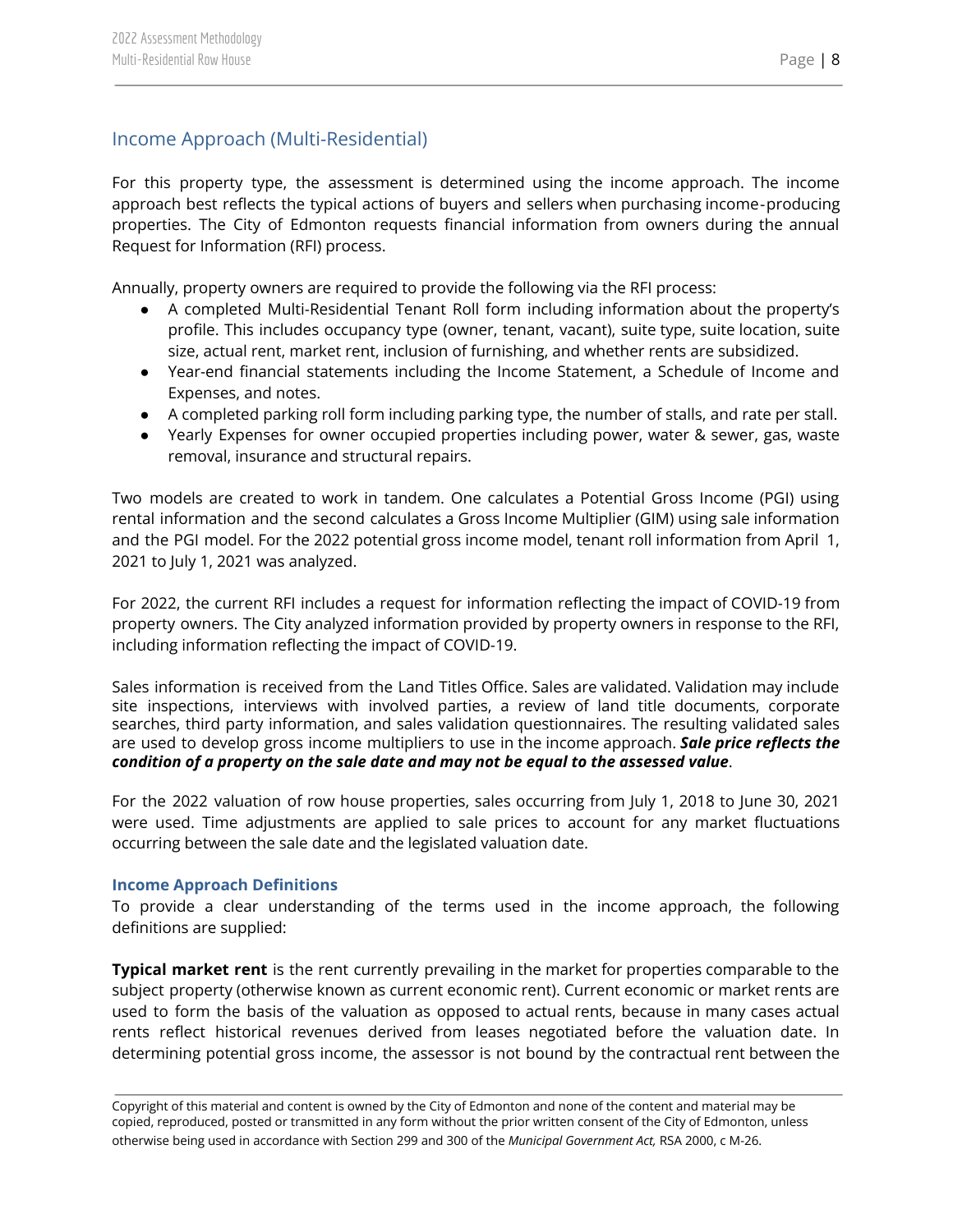**Potential gross income (PGI)** is the total current market rent for all suite types that would be collected if the property were fully occupied at the date of valuation. Rent roll and income data from property owners is analyzed to develop the typical PGI valuation model.



**Vacancy and Collection Loss Allowance** is a deduction from the potential gross income for typical vacancy and collection losses, assuming current market conditions and typical management. Vacancy losses are best described as an allowance for vacant space. Collection losses are considered unpaid rents that the landlord is unlikely to recover.

**Tenant inducements** are incentives, such as free or discounted rent, cable, internet, or utilities, that are provided by landlords either to attract new tenants or retain existing tenants.

These allowances are usually expressed as a percentage of potential gross income. They are determined for each market area by analyzing reported vacancies, collection losses and tenant inducements from the owner's annual financial statements. These three deductions are presented in the chart below.

| <b>Market</b> |              | <b>Collection</b> | Tenant             |
|---------------|--------------|-------------------|--------------------|
|               | Area Vacancy | <b>Loss</b>       | <b>Inducements</b> |
| ΔIΙ           | 3.50%        | 1.75%             | 5.25%              |

**Effective gross income (EGI)** is the anticipated income from rent of real property adjusted for vacancy, collection loss and tenant inducement.



**Gross income multiplier (GIM)** expresses the relationship between property value and PGI. It is derived from the market analysis of sales.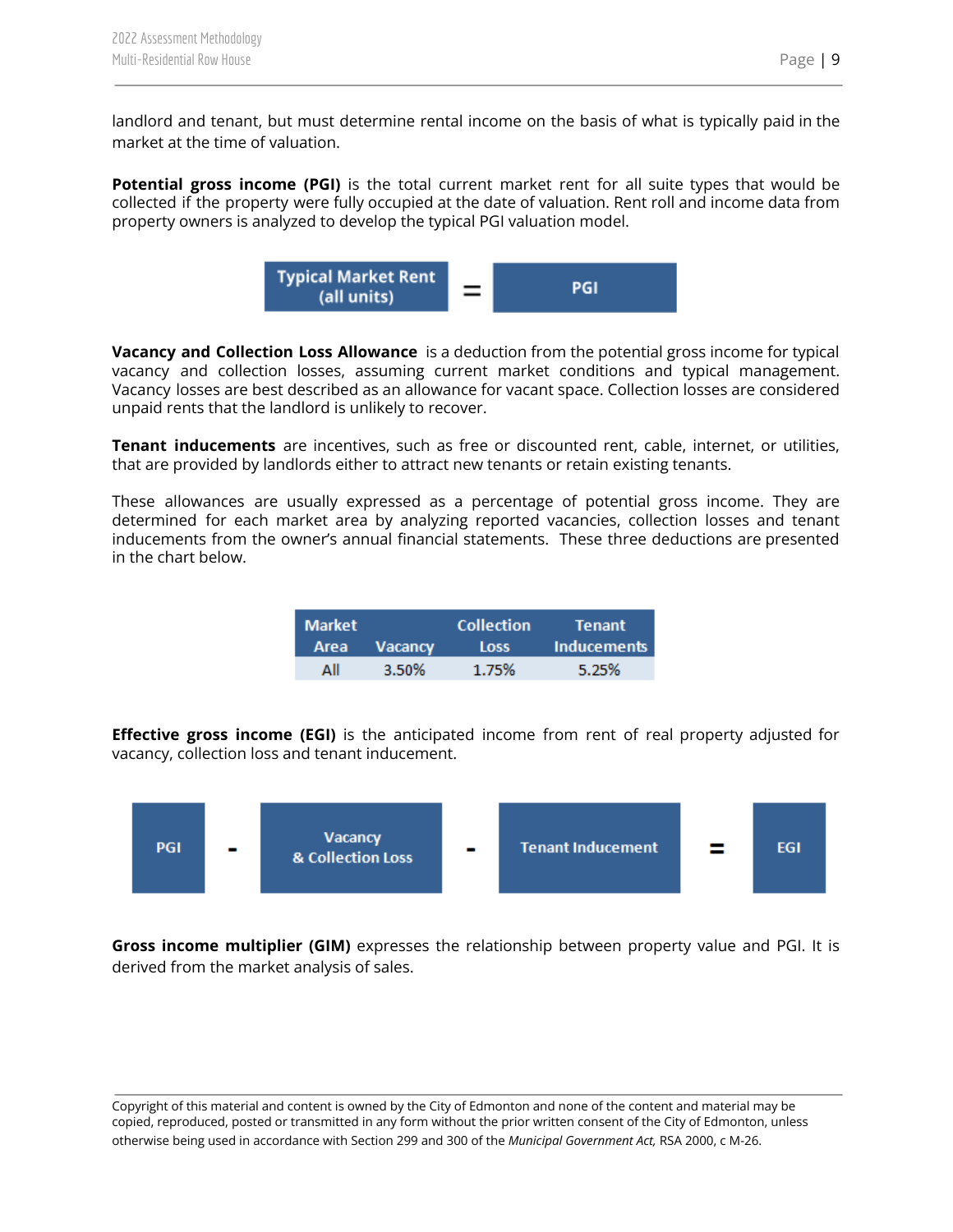

Theoretically, a GIM is a product of the factors that determine how much an investor will pay now for future income. An investor will consider the degree of risk involved; the estimated/potential income stream; the expected time the investment will be profitable; and the percentage attributable to operating expenses. These factors are directly related to the type, location, condition, and other attributes of the property.

The results of the two valuation models [PGI and GIM] are combined to determine value.



The two models are applied in tandem to the entire row house property group to calculate an assessed value for each property.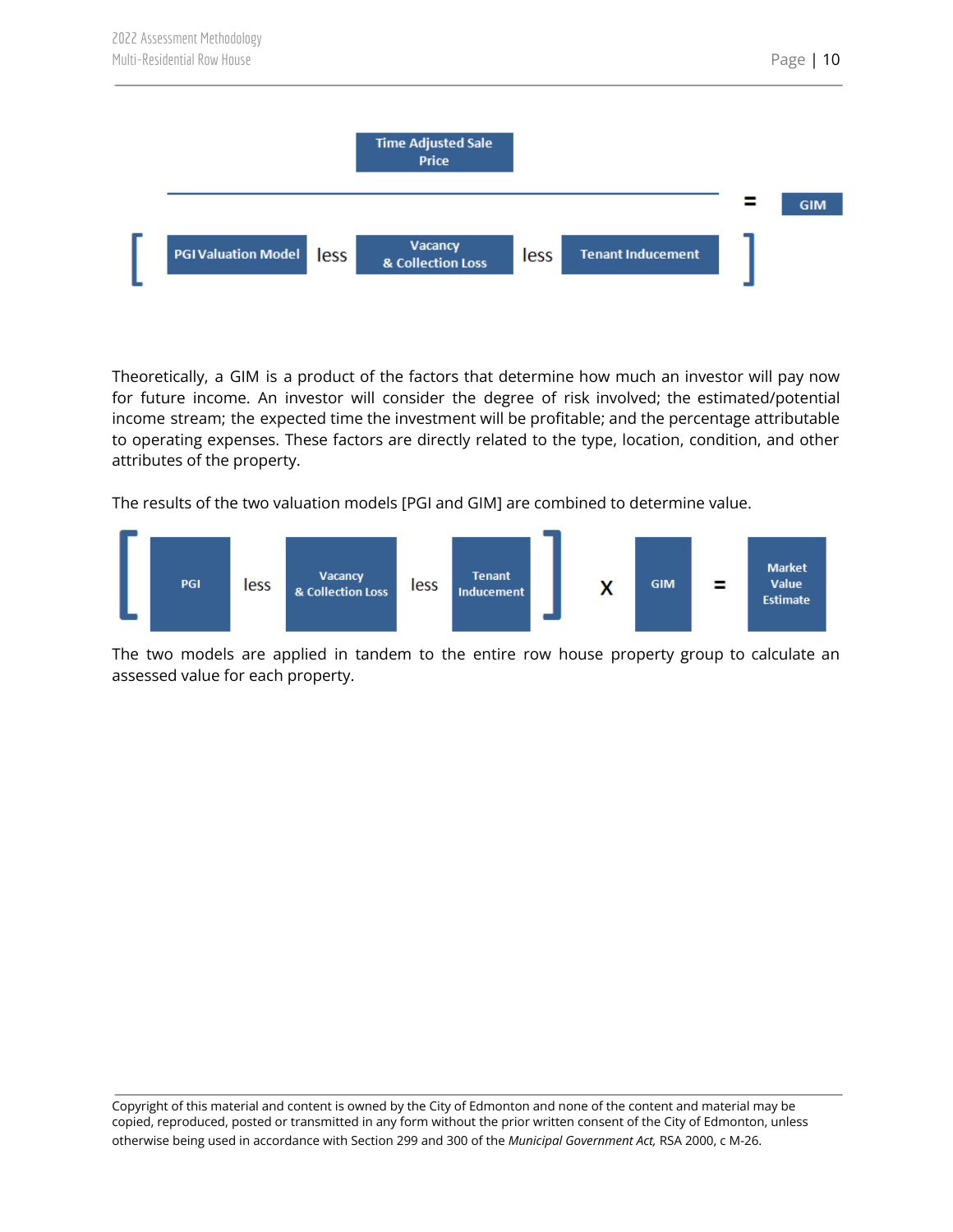# <span id="page-11-0"></span>**Sample Assessment Detail Report**

#### 2022 Property Assessment Detail Report **Assessment and Taxation**



page 1 of 2

#### Account 999999

| <b>Report Date</b>         | November 22, 2021                            |
|----------------------------|----------------------------------------------|
| 2022 Assessed Value        | \$1.031,000                                  |
| Date of Issue              | January 14, 2022                             |
| <b>Property Address</b>    | 1001 SAMPLE AVENUE                           |
| <b>Legal Description</b>   | Plan: 00000 Block: 00 Lot: 00                |
| <b>Zoning</b>              | <b>RF5 - Row Housing District</b>            |
| <b>Effective Zoning</b>    | RF5 - Row Housing District                   |
| Neighbourhood              |                                              |
| <b>Lot Size</b>            | 1604 28                                      |
| <b>Actual Build Year</b>   | 1984                                         |
| <b>Assessment Class</b>    | <b>OTHER RESIDENTIAL</b>                     |
| <b>Property Use</b>        | 100% Row house                               |
| <b>Taxable Status</b>      | January 1 - December 31, 2022; FULLY TAXABLE |
| <b>Unit of Measurement</b> | METRIC (metres, square metres)               |

#### **Factors Used to Calculate Your 2022 Assessed Value**

|                                |                    | <b>MARKET VALUE APPROACH</b> | <b>INCOME</b> |
|--------------------------------|--------------------|------------------------------|---------------|
| <b>VARIABLE</b>                | <b>FACTOR</b>      | <b>TYPE</b>                  |               |
| <b>Building type</b>           | <b>ROW HOUSING</b> | Account                      |               |
| Market area                    | X                  | Site                         |               |
| Effective year built           | 1984               | Account                      |               |
| Number of storeys              | $\overline{2}$     | Account                      |               |
| Condition                      | AVERAGE            | Account                      |               |
| <b>Balconies</b>               | <b>PRESENT</b>     | Account                      |               |
| Elevator                       | <b>ABSENT</b>      | Account                      |               |
| Commercial component           | <b>ABSENT</b>      | Account                      |               |
| Number of three-bedroom suites | 6                  | Account                      |               |
| Total number of suites         | 6                  | Account                      |               |
| Residential gross area         | 843                | Account                      |               |

Legal: This information is collected for property assessment purposes only. While the City of Edmonton provides this information in good falth, it does not warrant, covenant, or guarantee the completeness<br>and accuracy of t

#### Visit myproperty.edmonton.ca · email assessment@edmonton.ca · call 311 (780-442-5311)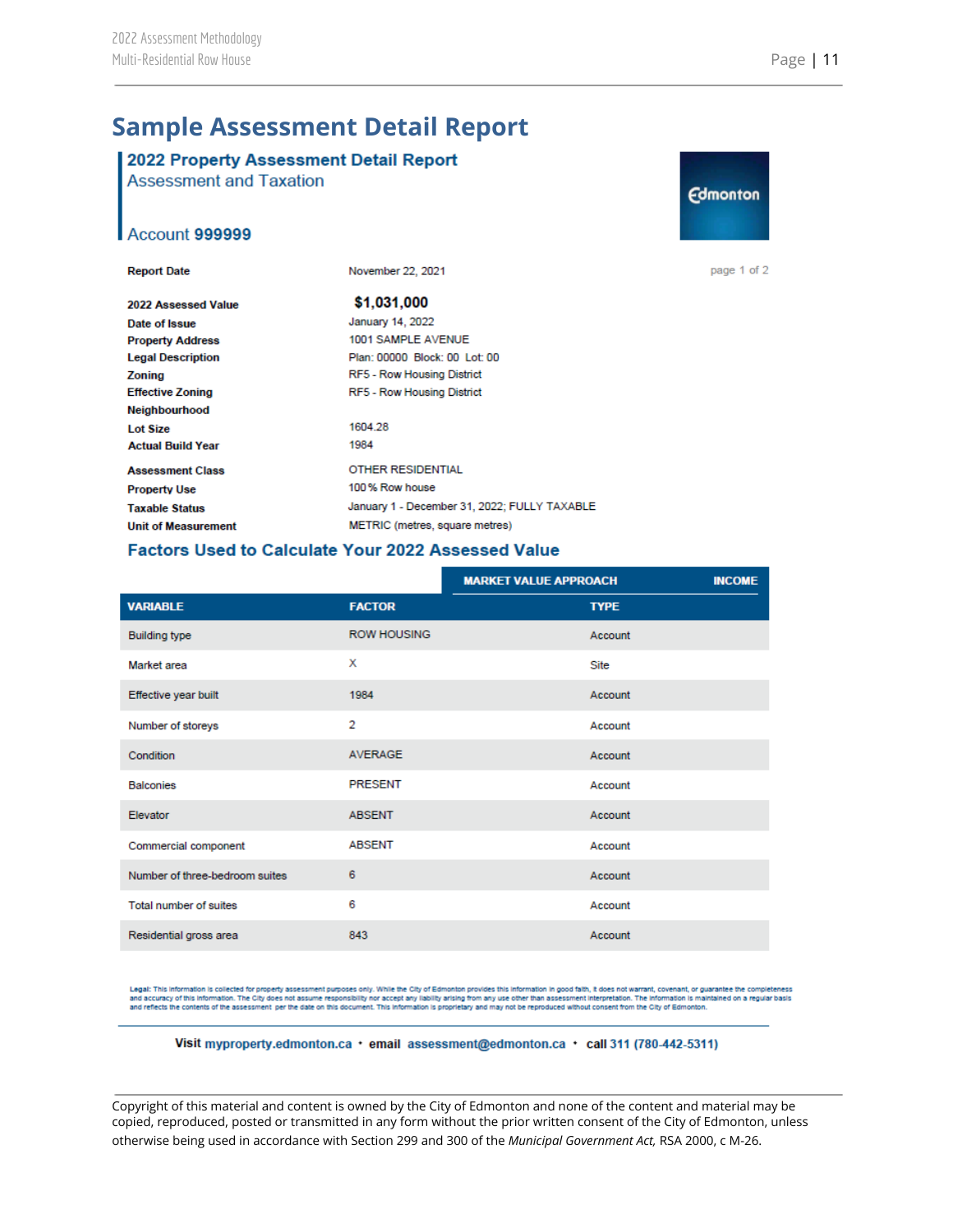#### 2022 Property Assessment Detail Report **Assessment and Taxation**

## Account 999999

Legal: This information is collected for property assessment purposes only. While the City of Edmonton provides this information in good faith, it does not warrant, covenant, or guarantee the completeness<br>and accuracy of t and reflects the contents of the assessment per the date on this document. This information is proprietary and may not be reproduced without consent from the City of Edmonton.

#### Visit myproperty.edmonton.ca · email assessment@edmonton.ca · call 311 (780-442-5311)

Copyright of this material and content is owned by the City of Edmonton and none of the content and material may be copied, reproduced, posted or transmitted in any form without the prior written consent of the City of Edmonton, unless otherwise being used in accordance with Section 299 and 300 of the *Municipal Government Act,* RSA 2000, c M-26.



**Edmonton** 

page 2 of 2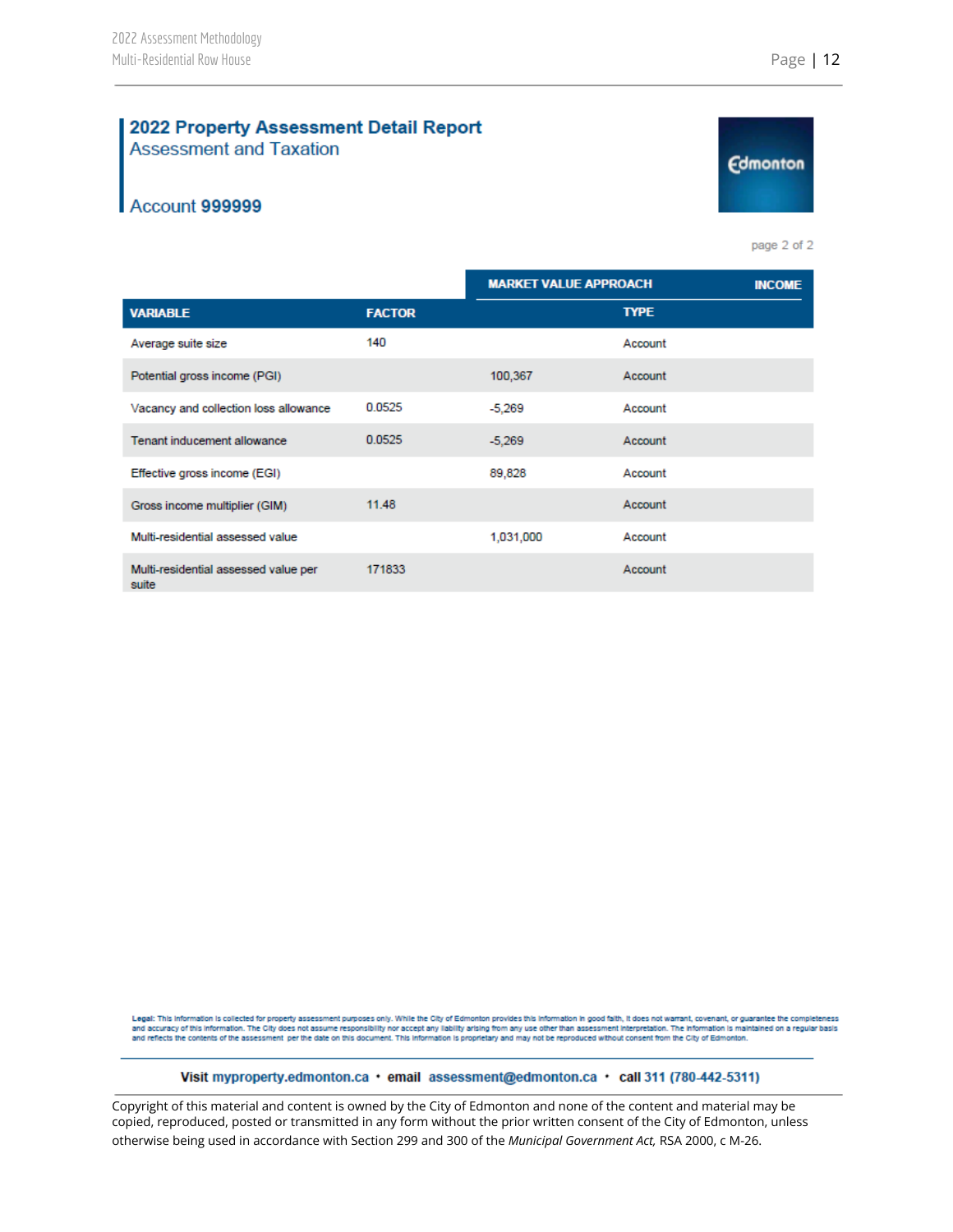# <span id="page-13-0"></span>**Variables**

Not all variables affect market value. Below is the list of variables that affect the assessment value for 2022.

| <b>Potential Gross Income</b> | <b>Gross Income Multiplier</b> |                             |  |
|-------------------------------|--------------------------------|-----------------------------|--|
| Average Suite Size            | Market Area                    | <b>Building Type</b>        |  |
| <b>Building Type</b>          | Parking                        | <b>Effective Year Built</b> |  |
| Condition                     | Suite Mix                      | Market Area                 |  |
| <b>Effective Year Built</b>   |                                |                             |  |

**Average suite size:** The total residential gross building area (square metres) divided by the number of suites in the building. Residential gross building area is the total floor area of a building, including below‐grade space but excluding unenclosed areas, measured from the exterior of the walls. All enclosed floors of the building including basements, mechanical equipment floors, penthouses, and the like are included in the measurement. Parking spaces and parking garages are excluded.

**Building type:** Multi-Residential properties are classified into the following building types: lowrise, highrise, row house, and fourplex. Building type will impact both PGI and GIM, but the effect of building type may differ in its influence on GIM versus PGI.

- A lowrise apartment is defined as a building that has one to seven storeys above grade with five or more self-contained suites.
- A highrise apartment is defined as a building that has eight or more storeys above grade with five or more self-contained suites.
- A row house is defined as one of a series of dwellings, often of similar or identical design, typically situated side by side, possessing its own outside entrance, and joined by common walls. The complex must have at least five units.
- A fourplex is comprised of four self-contained suites each of which are located at or near ground level.
- A stacked fourplex is defined as a building with four self-contained suites in which at least one unit is located underneath another. The construction and design of this building type is intended to include four self-contained suites. The quality and size of suites in the lower level will typically be similar to the ones on the upper floor.

**Condition**: The condition of a building is rated using the following categories, generally described as:

#### **Poor:**

- borderline derelict;
- far below average maintenance;
- many items need immediate repair.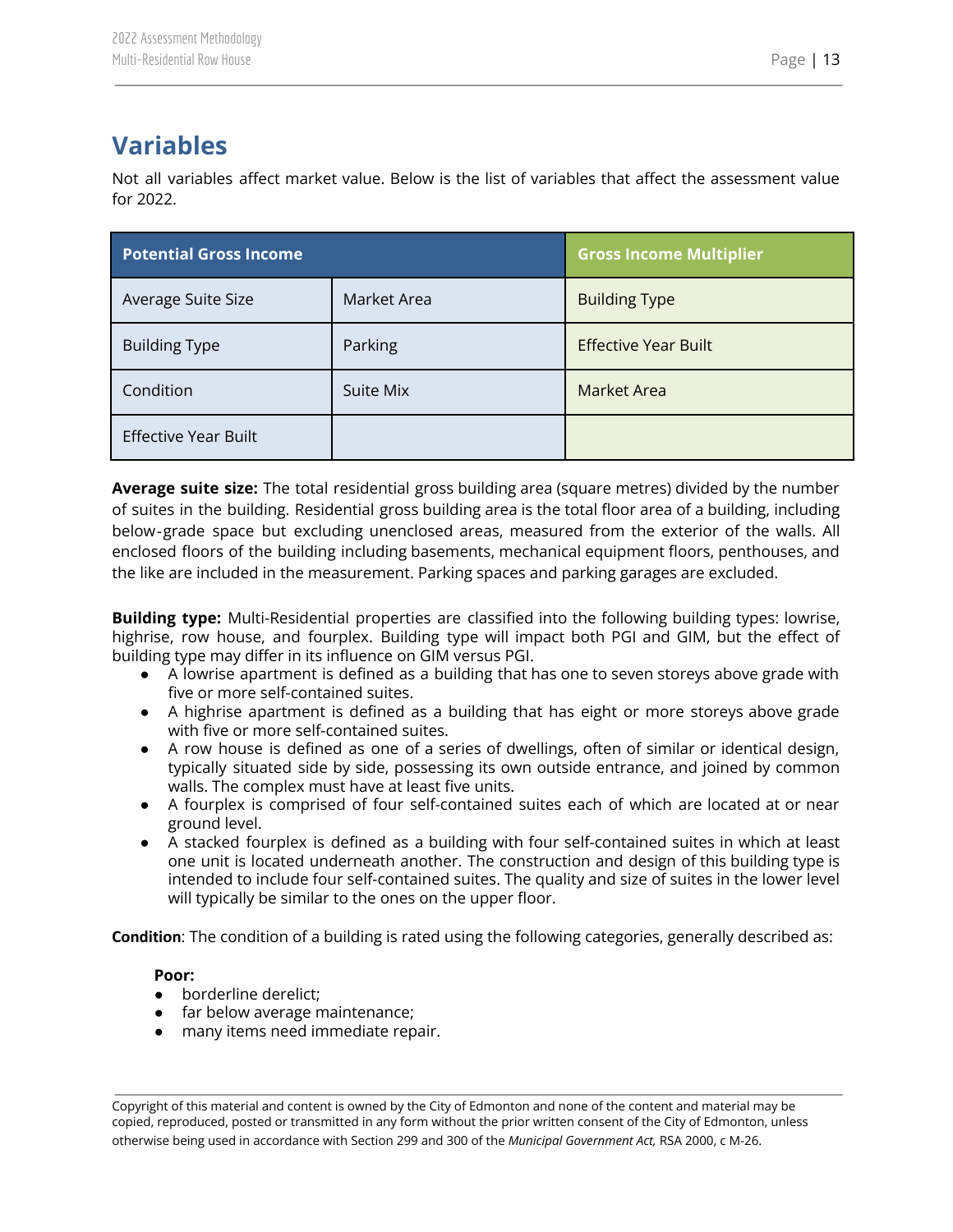#### **Fair:**

- below average maintenance;
- deferred maintenance requiring rehabilitation, replacement, or major repairs;
- reduced utility with signs of structural decay.

#### **Average:**

- average maintenance;
- minor repairs or rehabilitation of some components required;
- within established norm for the era.

#### **Good:**

- well maintained with high desirability;
- may have slight evidence of deterioration in minor components;
- often components are new or as good as new;
- high utility, and superior condition.

#### *Unless otherwise noted, properties in this inventory are in average condition for their age.*

**Effective year built** is the chronological age of a property adjusted to reflect an addition or significant renovation that extends the improvement's remaining economic life. Effective age is the current assessment year minus the effective year. Effective year built will impact both PGI and GIM, but the effect of effective year built may differ in its influence on GIM versus PGI. The components that when replaced or extensively renovated affect the remaining economic life of a property include:

- Roof
- Windows & doors
- Exterior siding & balconies
- Walls (insulation, vapor barrier, etc.)
- Structural (studs or concrete)
- Foundation
- Electrical
- Plumbing
- HVAC/Mechanical (boilers, hot water tanks, AC, etc.)
- Kitchen cabinets, countertops, sink
- Other kitchen components (backsplash, faucets)
- Bathroom cabinets, countertops, sink
- Other bathroom components (toilet, bathtubs, shower stalls, backsplash, shower tiles, faucets)
- In-suite flooring, walls, doors, ceiling
- Common area flooring, walls, doors, ceilings

**Market area:** A geographic area, typically encompassing a group of neighbourhoods, within which the properties are more or less equally subject to a set of one or more economic forces that largely determine the value of the properties in question. The purpose of a market area is for market analysis. These borders are similar to those defined by the CMHC (Canada Mortgage and Housing Corporation) zones. Market area will impact both PGI and GIM, but the effect of market area may

Copyright of this material and content is owned by the City of Edmonton and none of the content and material may be copied, reproduced, posted or transmitted in any form without the prior written consent of the City of Edmonton, unless otherwise being used in accordance with Section 299 and 300 of the *Municipal Government Act,* RSA 2000, c M-26.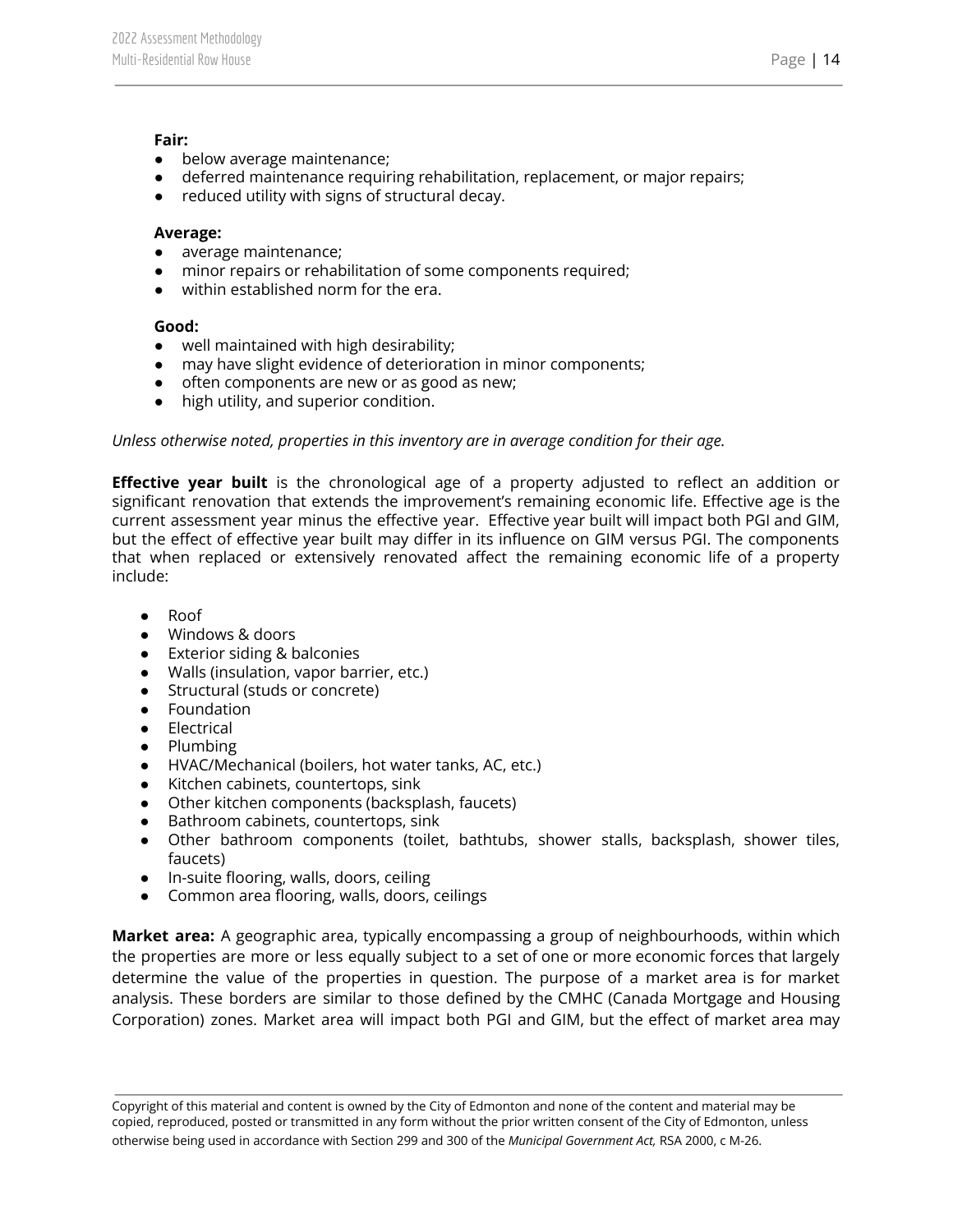differ in its influence on GIM versus PGI. Please refer to the 2022 Multi-Residential Market Areas map within this methodology guide.

**Parking income:** A typical parking income was added to the model-predicted PGI. Below is a breakdown of the rates per parking stall per month. The rates were applied to the actual number of covered and heated/underground parking stalls. Surface parking stalls are not factored into this added income.

#### **Parking:**

- **Uncovered:** Parking located on ground level or higher that is not covered or has no protection from outside elements.
- **Covered:** Parking located on ground level or higher that is covered and provides some protection from outside elements, but is not fully enclosed and not heated.
- **Heated / Underground:** Fully enclosed parking in an above ground or underground structure that provides much more protection than covered parking. Though typically heated, these parkades protect against the elements to such a degree that even when unheated they provide more warmth than parking outside.

| <b>Parking Type</b>  | <b>Market</b><br>area | $Rent$ (\$) |  |  |
|----------------------|-----------------------|-------------|--|--|
| uncovered            | All                   |             |  |  |
| covered              | All                   | \$20        |  |  |
| heated / underground | All                   | \$65        |  |  |

**Suite mix:** The combination and number of bachelor/studio suites (BACH), 1 bedroom (1BDRM), 1 bedroom with den (1BDRMWD), 2 bedroom (2BDRM), 2 bedroom with den (2BDRMWD), 3 bedroom (3BDRM), 3 bedroom with den (3BDRMWD) and 4 bedroom (4BDRM). Bachelor/studio suites are those that lack the separating walls found in 1 bedroom suites and up; and a den is similar to another bedroom yet lacks a closet or window or solid door. Note, some rents used in the preparation of the PGI model did not indicate a suite type in the tenant roll. In documents provided in response to requests for information made pursuant to section 299 of the MGA, tThese rents are listed under "suite type" as 'unspecified.'

## <span id="page-15-0"></span>**Other Value Adjustments**

Adjustments can be made when additional information becomes available to produce a more accurate assessment.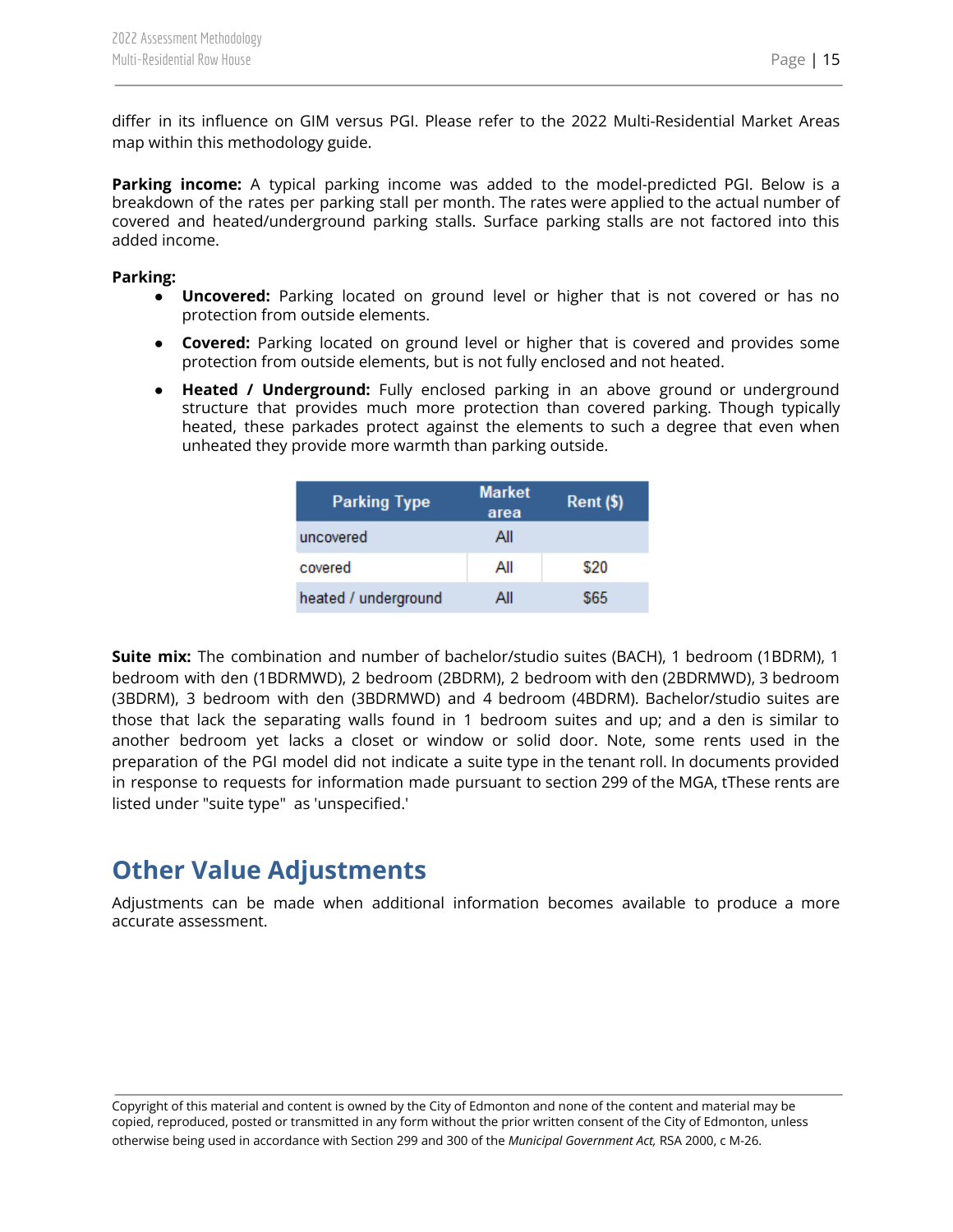# <span id="page-16-0"></span>**Other Definitions**

**Actual year built:** is the year the property was constructed also known as the chronological age of a property.

**Actual zoning:** is set by the Edmonton Zoning Bylaw No. 12800 and regulates the use and development of a parcel. Edmonton Zoning Bylaw No.12800 is available online at Edmonton.ca.

**Commercial component:** Any commercial space type within a multi-residential property that is assessed using a commercial model. For more information on commercial valuation details, please reference the Retail and Retail Plaza Methodology Guide.

**Derelict Property:** An improvement may constitute a derelict property where the improvement is unfit for occupancy and demonstrates severe deterioration to its physical condition. Derelict properties will generally have exterior doors and windows boarded up, and will often be uninhabitable on the basis of an order from Alberta Health Services, a Safety Codes Officer, or the City of Edmonton Sustainable Development Department, Community Standards Branch, or Fire Rescue Service. They often require extensive rehabilitation to the improvements or site to return them to a useful state, or simply need to be redeveloped.

**Elevator:** The presence of a platform or compartment housed in a vertical shaft to transport people or freight.

**Land Use Code** defines the use of a property. The amount of a property subject to any specific Land Use will be expressed as a percentage (%). Land Use Codes may be used for administrative reasons and are not used in the valuation of the multi-residential row house Inventory.

**Lot size** is the area of a specific parcel determined through a Geographic Information System (GIS) and Alberta Land Titles.

**Number of storeys:** This refers to the number of floors constructed above grade.

**Type** specifies whether the variable applies to the account, unit, site, or building.

- 1. Account An adjustment that is applied to the property on the account. The property on the account includes the parcel of land and the improvements.
- 2. Unit An adjustment that is applied to a condominium unit.
- 3. Site An adjustment that is applied to the land.
- 4. Building An adjustment that is applied to the building.

**Unit of comparison:** A property as a whole, or some measure of the size of the property (for example, number of suites, number of rooms, or gross building area) used to determine a price per unit.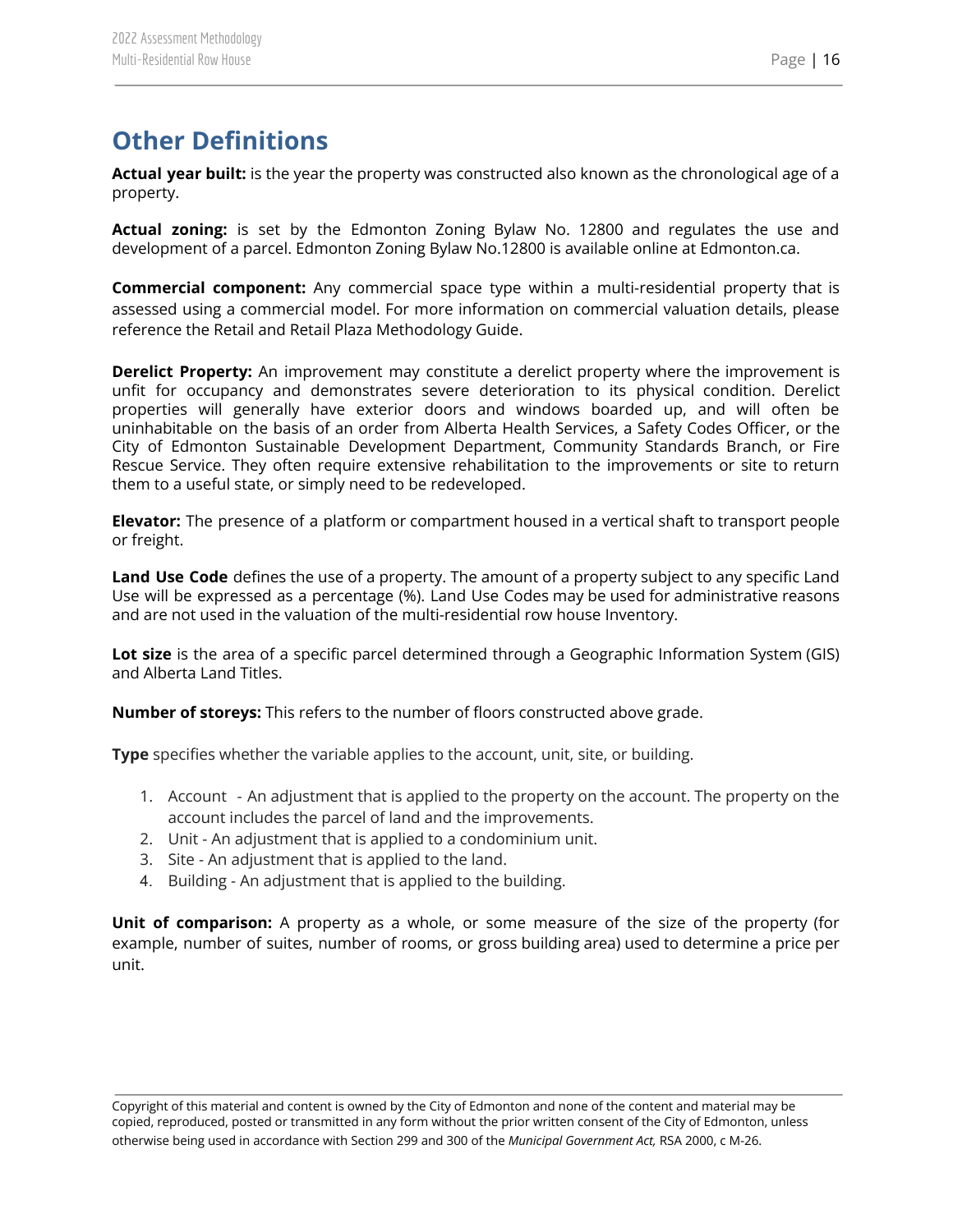## <span id="page-17-0"></span>**References**

- Appraisal Institute of Canada (2010). *The Appraisal of Real Estate Third Canadian Edition.* Vancouver, Canada.
- City of Edmonton. (2017). *Zoning Bylaw No. 12800.* Retrieved from City of Edmonton: http://webdocs.edmonton.ca/InfraPlan/zoningbylaw/bylaw\_12800.htm
- Eckert, J., Gloudemans, R., & Almy, R. (1990). *Property Appraisal and Assessment Administration.* Chicago, Illinois: International Association of Assessing Officers.
- Province of Alberta. *Matters Relating to Assessment and Taxation Regulation, 2018.* Edmonton, AB: Queen's Printer.

Province of Alberta. *Municipal Government Act.* Edmonton, AB: Queen's Printer.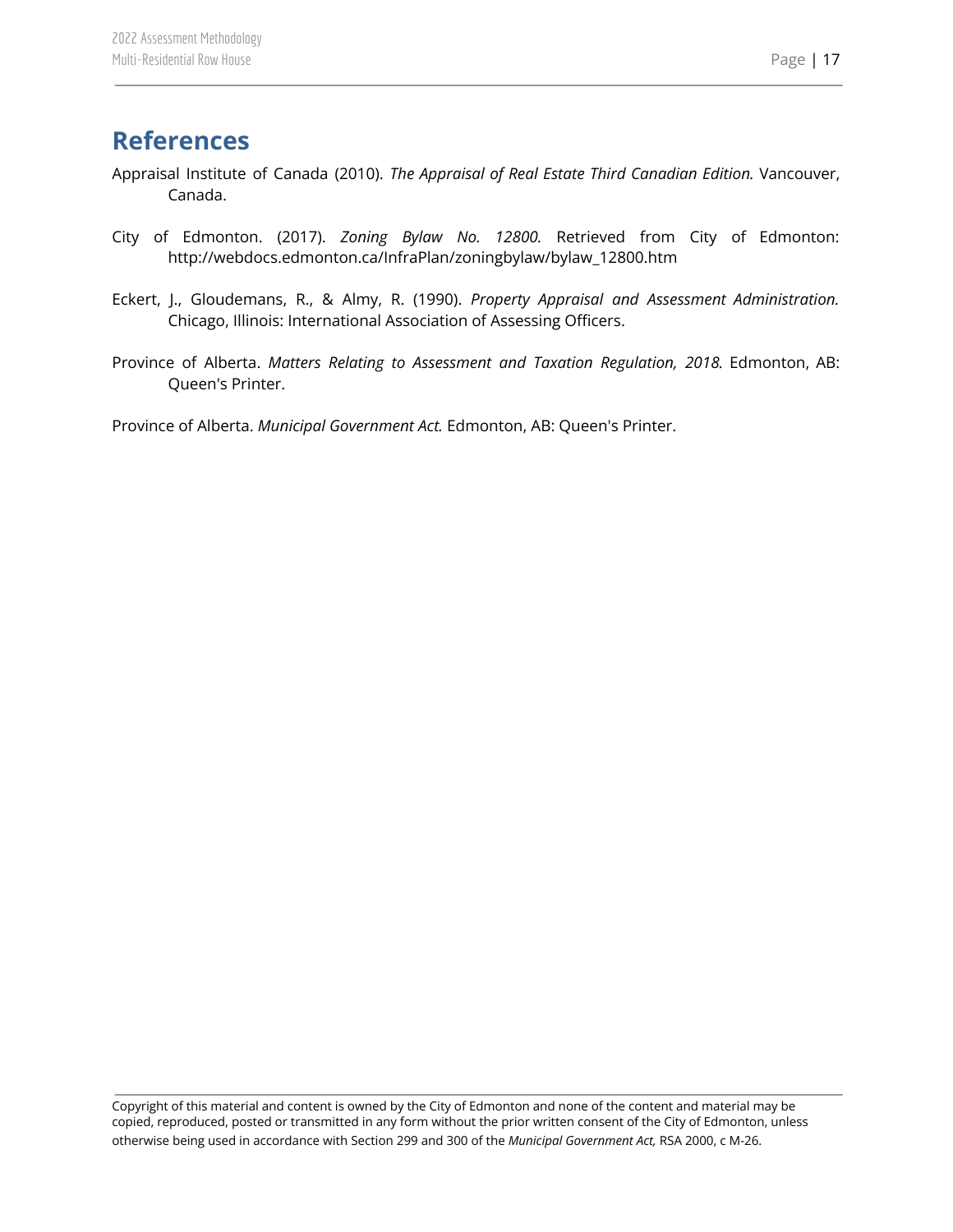# <span id="page-18-0"></span>**Appendix**

## <span id="page-18-1"></span>Zoning References

The rules and regulations for land development within Edmonton are contained in the Edmonton Zoning Bylaw, No. 12800.

s.6.123 **zone:** a specific group of listed Uses and Development Regulations which regulate the Use and Development of land within specific geographic areas of the City... *Zoning Bylaw No. 12800, 2017, s. 6.123*

Residential land use zones vary in part due to density.

s.6.24 **density:** when used in reference to Residential and Residential-Related development, the number of Dwellings on a Site expressed as Dwelling per hectare. *Zoning Bylaw No. 12800, 2017, s. 6.24*

Not all property conforms to the zoning use set out in the Edmonton Zoning Bylaw. In these cases, an effective zoning is applied to reflect the current use of the property. The effective zoning may differ from the actual zoning when the current use differs from the Edmonton Zoning Bylaw (e.g., a legal nonconforming use).

643(1) If a development permit has been issued on or before the day on which a land use bylaw or a land use amendment bylaw comes into force in a municipality and the bylaw would make the development in respect of which the permit was issued a nonconforming use or nonconforming building, the development permit continues in effect in spite of the coming into force of the bylaw.

*MGA, s.643(1)*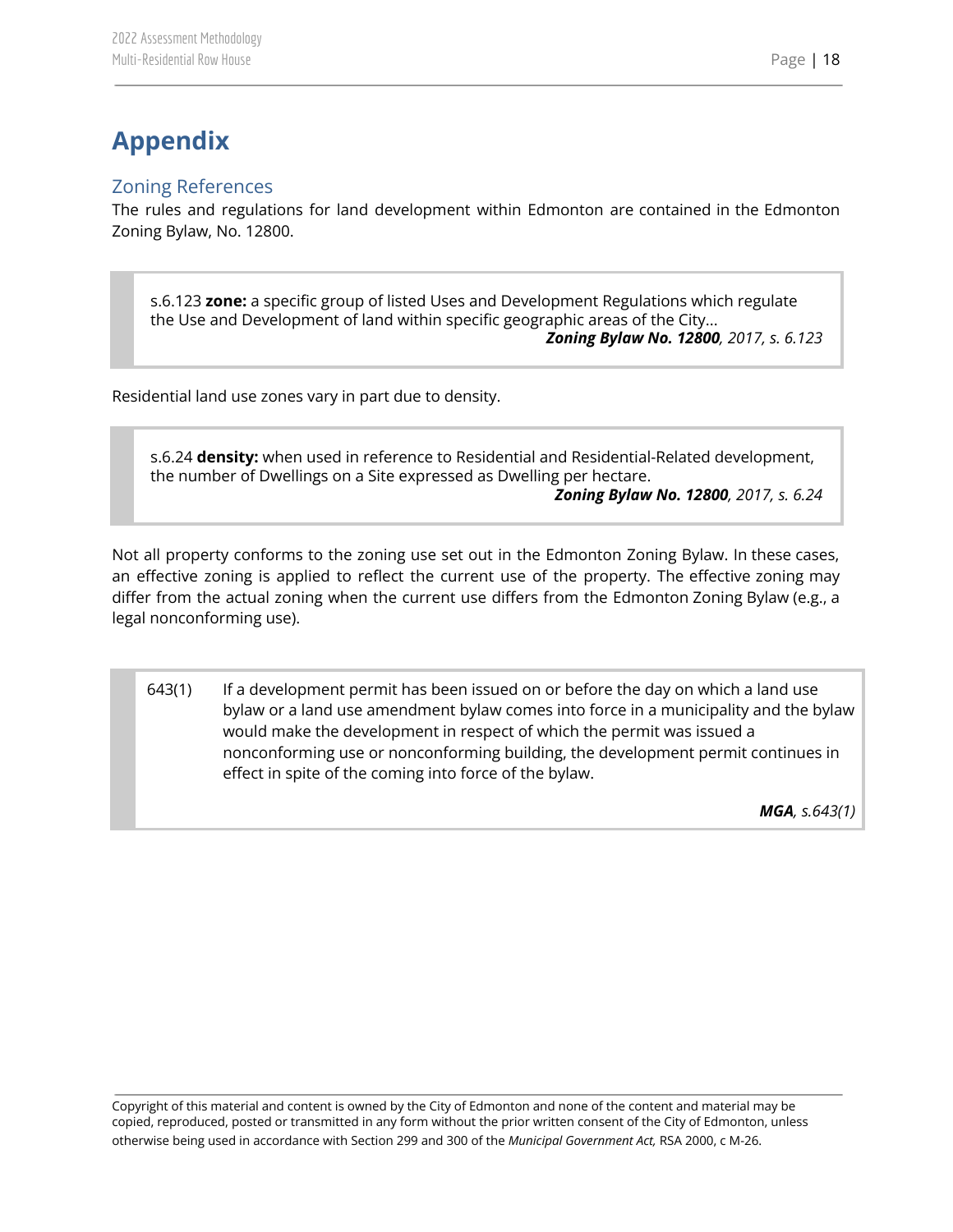## <span id="page-19-0"></span>Zone Chart: Multi-Residential

| <b>Residential</b> |                                                                                                                                                                                                                        |  |  |  |
|--------------------|------------------------------------------------------------------------------------------------------------------------------------------------------------------------------------------------------------------------|--|--|--|
| <b>RMD</b>         | Residential Mixed Dwelling Zone (s.155) is to provide for a range of dwelling<br>types and densities including single detached, semi-detached and row housing                                                          |  |  |  |
| RF5                | Row Housing Zone (s.160) s to provide for relatively low to medium density<br>housing, generally referred to as Row Housing                                                                                            |  |  |  |
| <b>UCRH</b>        | Urban Character Row Housing Zone (s.165) is to provide for medium density Row<br>Housing in a manner that is characteristic of urban settings and can include more<br>intensive development                            |  |  |  |
| RF <sub>6</sub>    | Medium Density Multiple Family Zone (s.170) is to provide for medium density<br>housing, where some units may not be at Grade                                                                                          |  |  |  |
| <b>RA7</b>         | Lowrise Apartment Zone (s.210) provides for lowrise apartment buildings                                                                                                                                                |  |  |  |
| <b>RA8</b>         | Medium Rise Apartment Zone (s.220) provides for medium rise apartment<br>buildings                                                                                                                                     |  |  |  |
| <b>RA9</b>         | Highrise Apartment Zone (s.230) provides for highrise apartment buildings                                                                                                                                              |  |  |  |
| <b>RR</b>          | Rural Residential Zone (s.240) is to provide for single detached residential<br>development of a permanent nature in a rural setting, generally without the<br>provision of the full range of urban utility services   |  |  |  |
| <b>RMU</b>         | Residential Mixed Use Zone (s.910.10) is to provide for primarily medium to high<br>density residential mixed-use developments, with limited commercial, institutional,<br>office and service Uses distributed on-site |  |  |  |
| <b>RMH</b>         | Mobile Home Zone (s.250) is to provide for Mobile Homes developed within a<br>Mobile Home Park or Mobile Home Subdivision.                                                                                             |  |  |  |

For additional zone details, refer to the Edmonton Zoning Bylaw.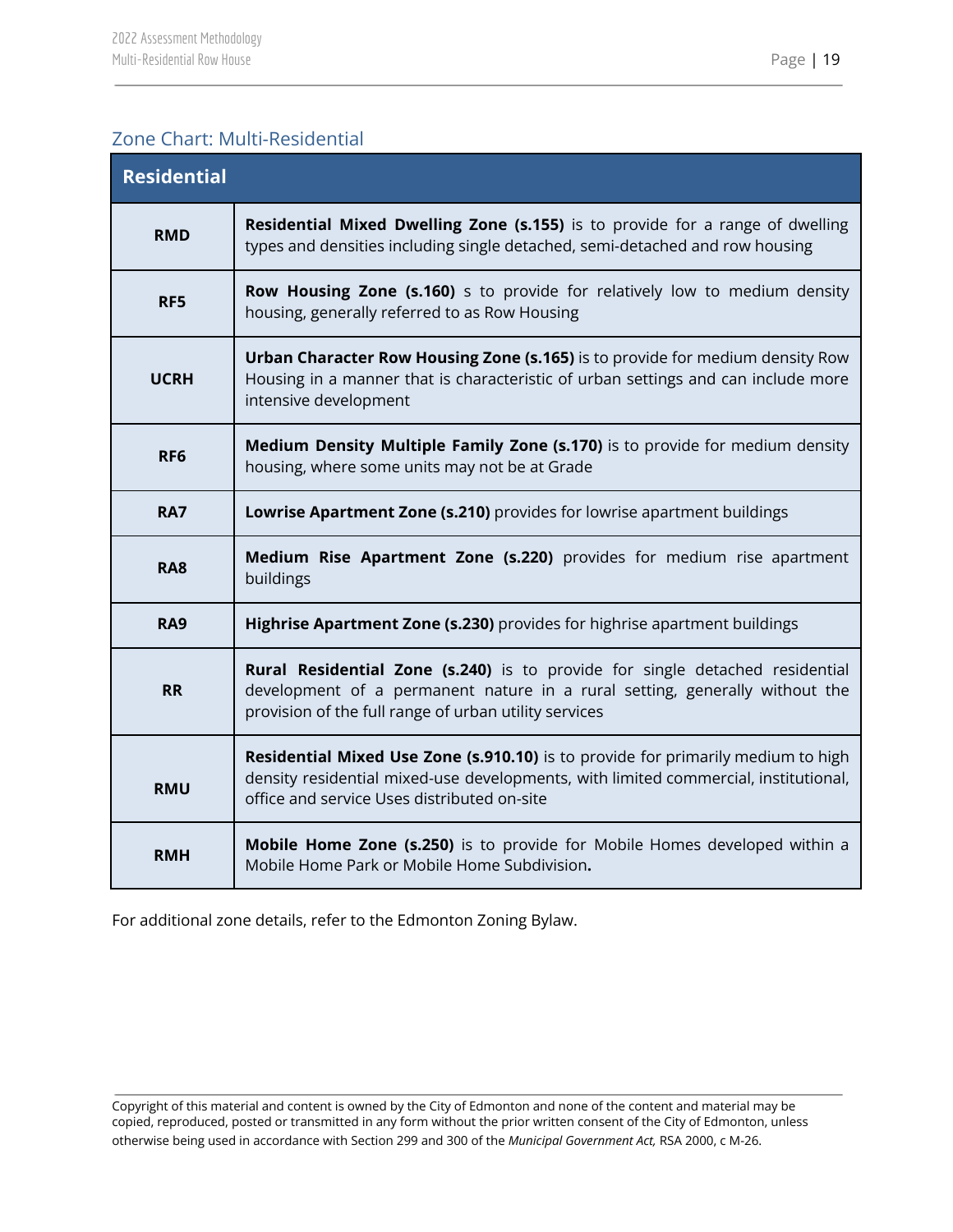## <span id="page-20-0"></span>Land Use Chart: Multi-Residential

| <b>Residential</b> |                                                                                           |  |  |
|--------------------|-------------------------------------------------------------------------------------------|--|--|
| 122                | <b>Fourplex building type</b>                                                             |  |  |
| 130                | Row house building type                                                                   |  |  |
| 131                | Lowrise apartment building (seven floors or fewer)                                        |  |  |
| 133                | Highrise apartment building (eight floors or more)                                        |  |  |
| 135                | Account with a combination of lowrise, highrise, row house or fourplex<br>building types. |  |  |
| 145                | Seniors' residence building                                                               |  |  |
| 1451               | Seniors' residence building with self-contained suites                                    |  |  |
| 160                | Co-op non-profit row house                                                                |  |  |
| 163                | Co-op non-profit highrise apartment building                                              |  |  |
| 165                | Co-op non-profit lowrise apartment building                                               |  |  |
| 1622               | Co-op non-profit fourplex                                                                 |  |  |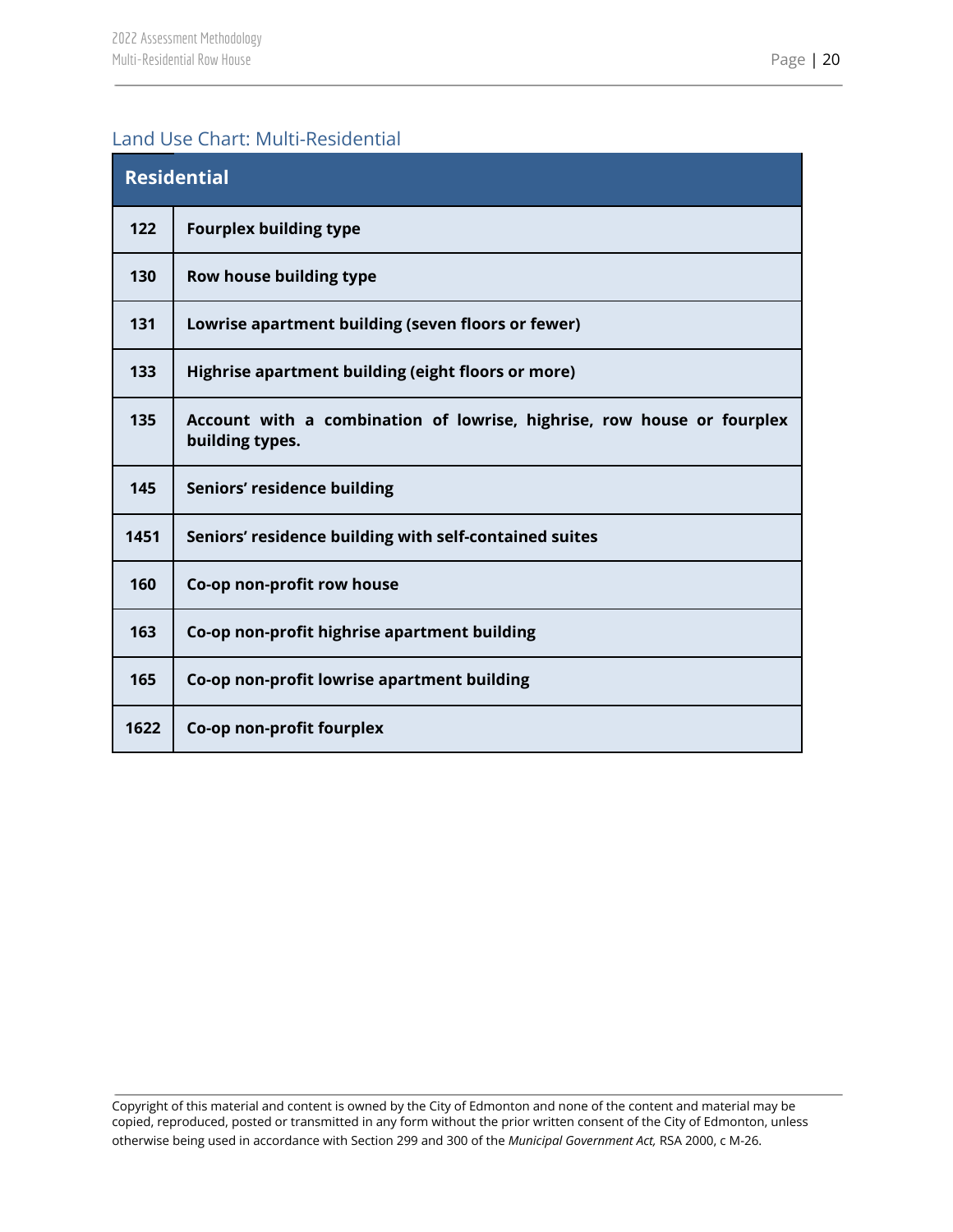## <span id="page-21-0"></span>Map